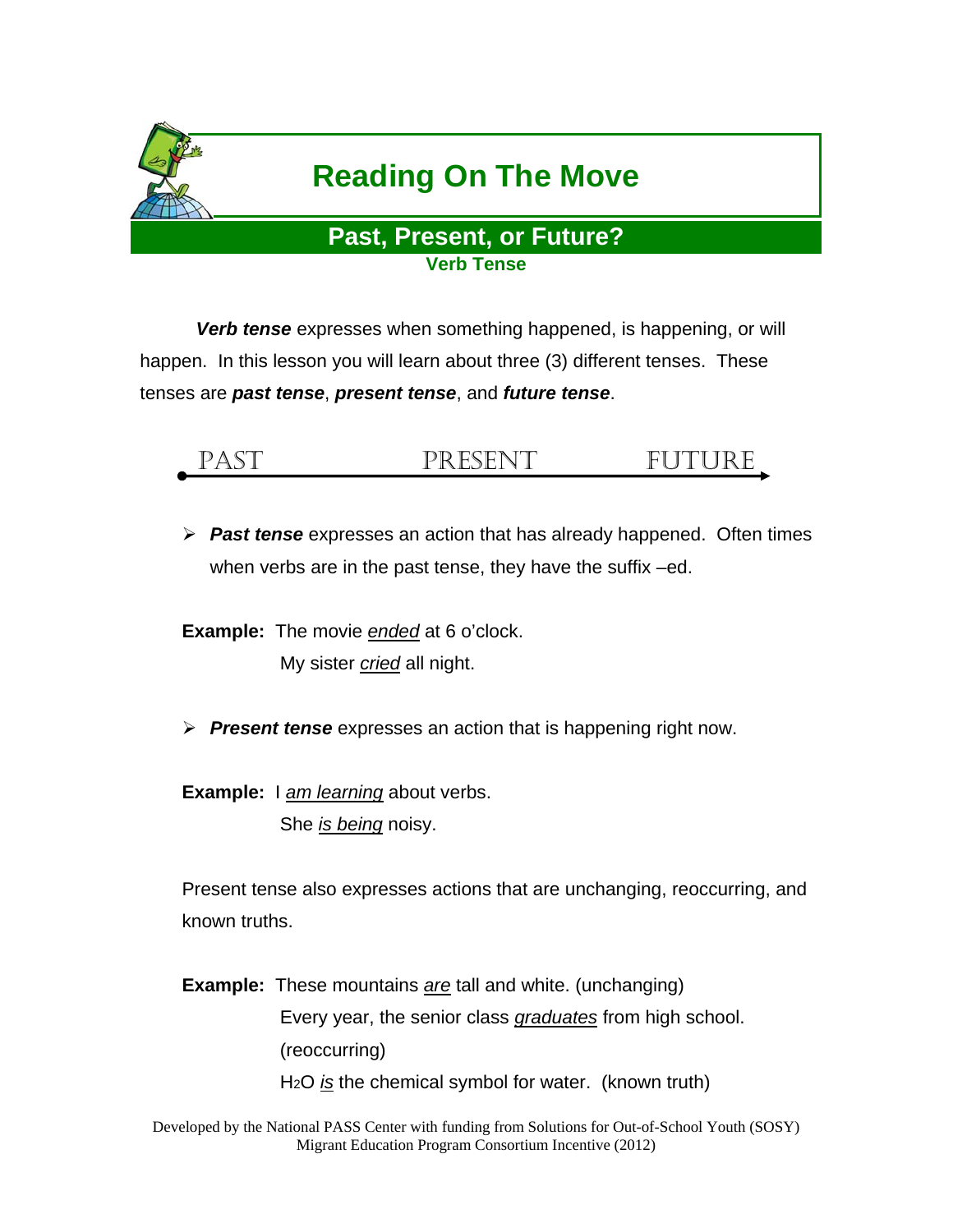*Future tense* expresses actions that will happen. This is created when the words will and shall are used with a verb.

**Example:** I *shall* return. We *will eat* dinner.

Read each of the following sentences and write present, past or future on the line.

| Nick feeds his puppy.                    |
|------------------------------------------|
| Shelly saw a bumble bee.                 |
| Joe will play golf.                      |
| Ashley will go to school.                |
| Aaron drinks coffee.                     |
| Casey writes letters to his sister.      |
| Nate sold his motorcycle.                |
| Troy plays in a band.                    |
| Elizabeth sings in the choir.            |
| Henry will go to the market with George. |
|                                          |

Choose the correct verb to match the tense in the ( ) parenthesis.

**\_\_\_\_\_ 11.** Mom \_\_\_\_\_\_\_\_\_\_\_\_\_ the groceries inside. (past tense)

- **a.** carried
- **b.** carries
- **c.** will carry
- **\_\_\_\_\_ 12.** Charlie \_\_\_\_\_\_\_\_\_\_\_\_\_ in the ocean. (future tense)
	- **a.** surfed
	- **b.** surfs
	- **c.** will surf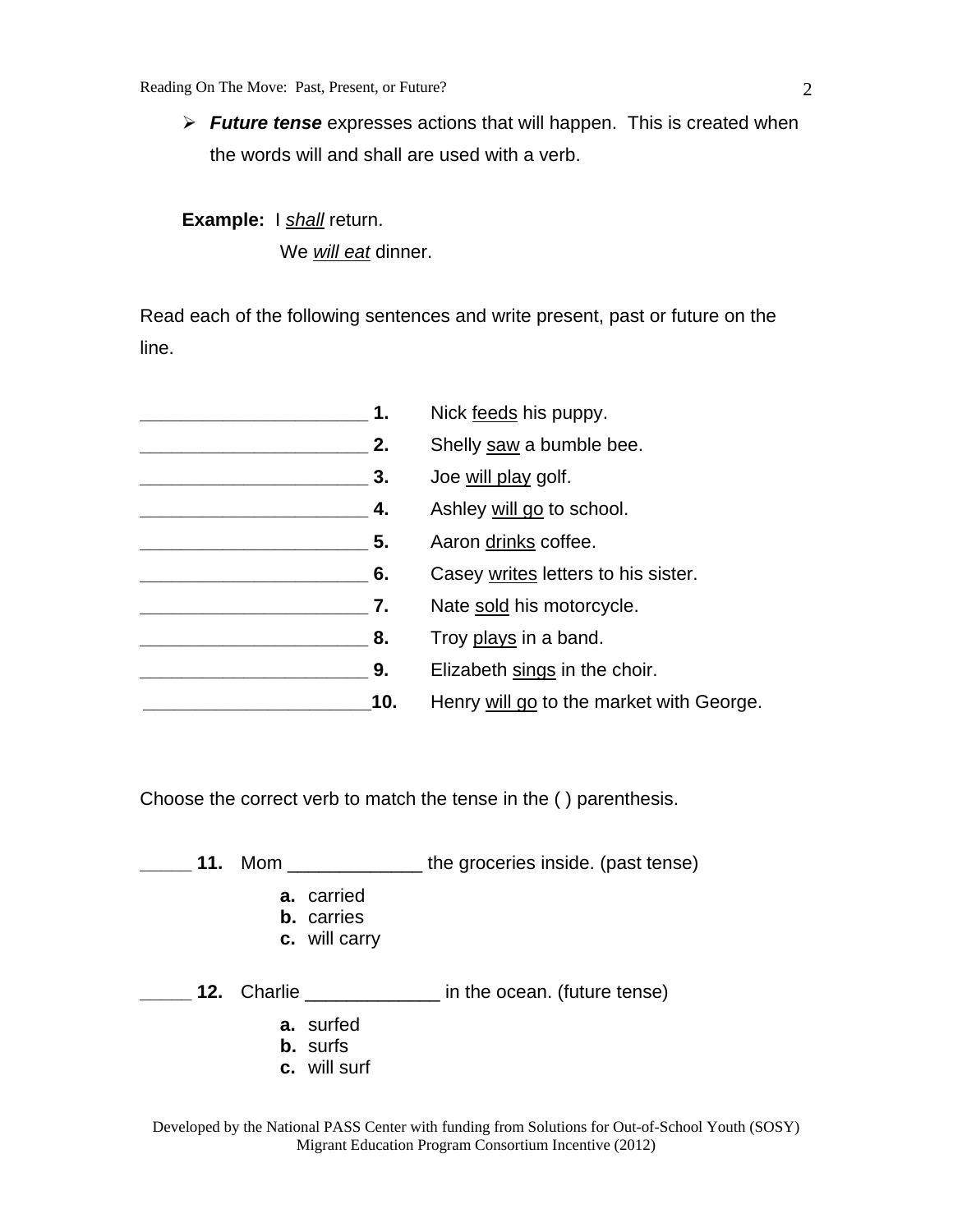**\_\_\_\_\_ 13.** My brother \_\_\_\_\_\_\_\_\_\_\_\_\_ at me to stop bugging him. (present tense) **a.** yelled **b.** yells **c.** will yell **\_\_\_\_\_ 14.** Cory \_\_\_\_\_\_\_\_\_\_\_\_\_ the fence. (future tense) **a.** painted **b.** paints **c.** will paint **\_\_\_\_\_ 15.** My grandma \_\_\_\_\_\_\_\_\_\_\_\_\_ cookies for me. (past tense) **d.** baked **e.** bakes **f.** will bake **\_\_\_\_\_ 16.** His little sister \_\_\_\_\_\_\_\_\_\_\_\_\_ shiny pennies. (present tense) **g.** saved **h.** saves **i.** will save **\_\_\_\_\_ 17.** Sheila \_\_\_\_\_\_\_\_\_\_\_\_\_ around the room. (past tense) **j.** danced **k.** dances

**l.** will dance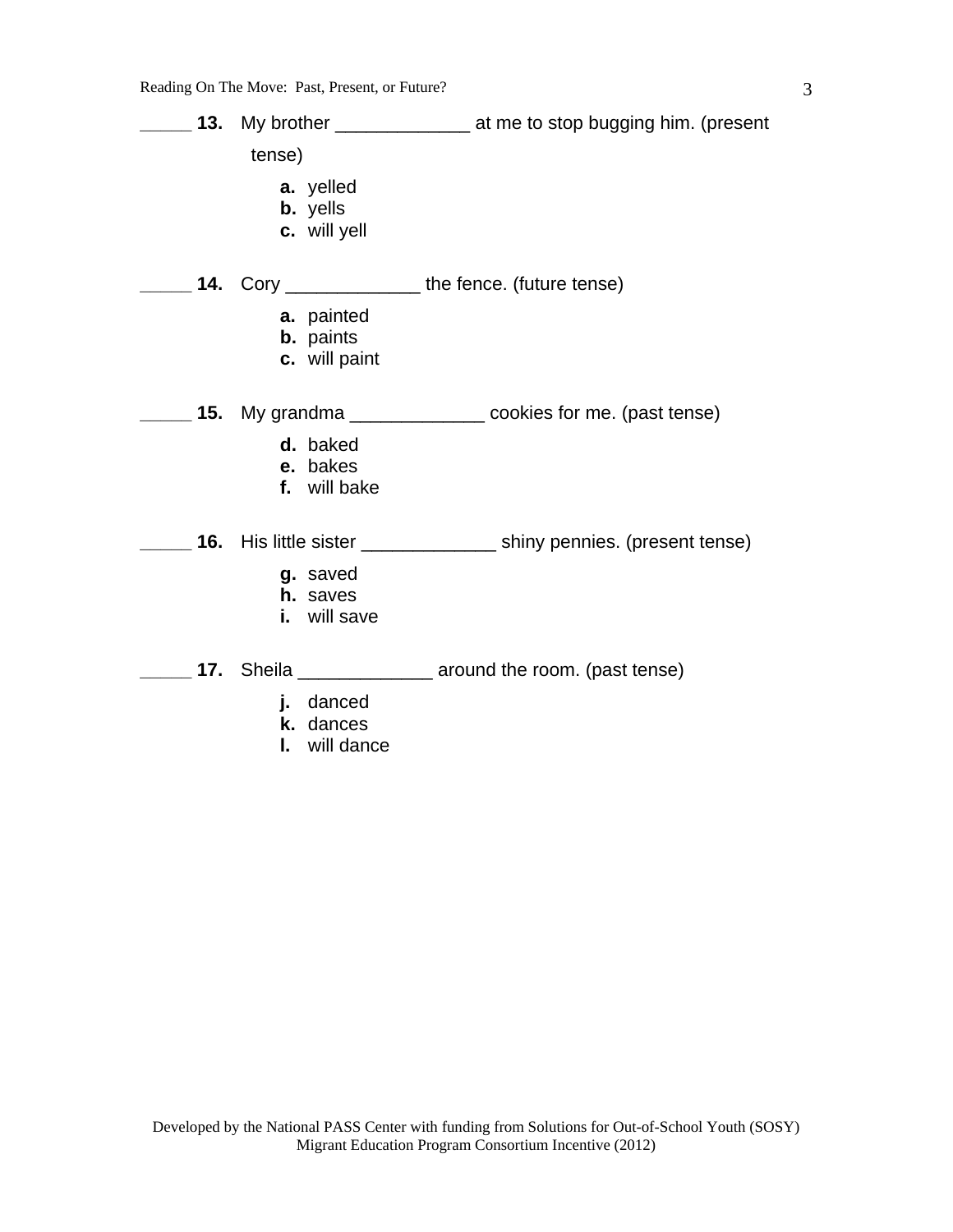*Contractions* are a quick way to say or write two words. Making two words into a contraction means that you squish together two words, leave out a letter or two, and add an apostrophe ( ' ). The apostrophe ( ' ) is put in the word to show where letters have been left out. This table shows many common contractions.

|       | to be                   | had       | to have   | will       | would       |
|-------|-------------------------|-----------|-----------|------------|-------------|
| he    | he's                    | he'd      | he's      | he'll      | he'd        |
|       | he is                   | he had    | he has    | he will    | he would    |
| she   | she's                   | she'd     | she's     | she'll     | she'd       |
|       | she is                  | she had   | she has   | she will   | she would   |
| it    | it's / 'tis             | it'd      | it's      | it'll      | it'd        |
|       | it is                   | it had    | it has    | it will    | it would    |
| ı     | $\mathsf{I}'\mathsf{m}$ | l'd       | I've      | I'll       | l'd         |
|       | I am                    | I had     | I have    | I will     | I would     |
| you   | you're                  | you'd     | you've    | you'll     | you'd       |
|       | you are                 | you had   | you have  | you will   | you would   |
| they  | they're                 | they'd    | they've   | they'll    | they'd      |
|       | they are                | they had  | they have | they will  | they would  |
| that  | that's                  | that'd    | that's    | that'll    | that'd      |
|       | that is                 | that had  | that has  | that will  | that would  |
| who   | who's                   | who'd     | who's     | who'll     | who'd       |
|       | who is                  | who had   | who has   | who will   | who would   |
| what  | what's                  | what'd    | what's    | what'll    | what'd      |
|       | what is / are           | what had  | what has  | what will  | what would  |
| when  | when's                  | when'd    | when's    | when'll    | when'd      |
|       | when is                 | when had  | when has  | when will  | when would  |
| where | where's                 | where'd   | where's   | where'll   | where'd     |
|       | where is                | where had | where has | where will | where would |
| why   | why's                   | why'd     | why's     | why'll     | why'd       |
|       | why is                  | why had   | why has   | why will   | why would   |
| how   | how's                   | how'd     | how's     | how'll     | how'd       |
|       | how is                  | how had   | how has   | how will   | how would   |

Developed by the National PASS Center with funding from Solutions for Out-of-School Youth (SOSY) Migrant Education Program Consortium Incentive (2012)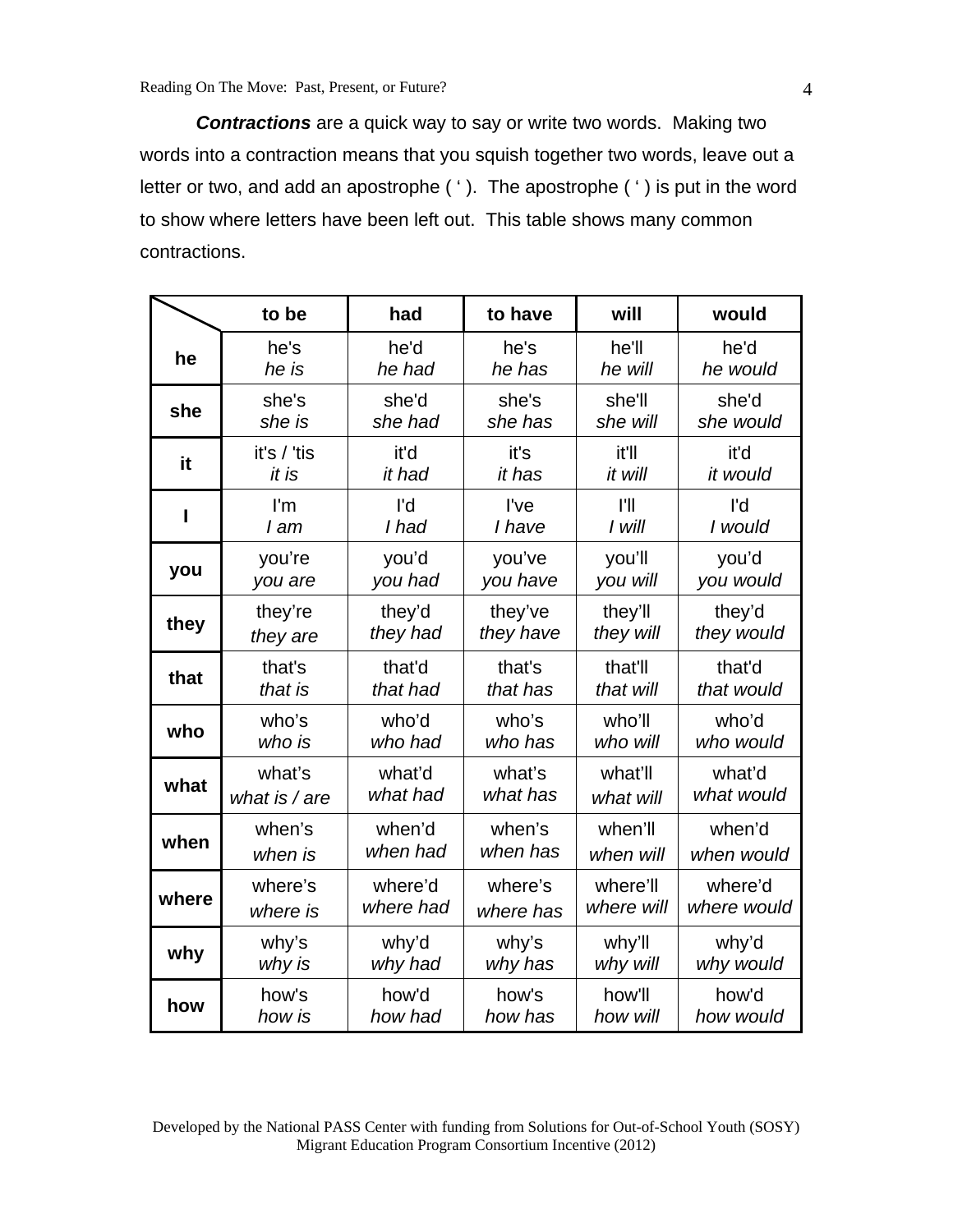Match each set of words to the correct contraction. Write the letter of the matching word on the line.

| <b>18.</b> he is                      |                      | a. why's          |
|---------------------------------------|----------------------|-------------------|
| ______ 19. she had                    |                      | <b>b.</b> where's |
| $\frac{1}{20}$ . it has               |                      | c. how'll         |
| _ 21. I would                         |                      | d. he's           |
| _______ 22. you will                  |                      | e. who's          |
| $\frac{1}{2}$ 23. they had            |                      | f. they'd         |
| $\overline{\phantom{a}}$ 24. that has |                      | g. she'd          |
| $\sqrt{25}$ . who is                  |                      | h. you'll         |
| 26. what will                         |                      | i. that's         |
|                                       | 27. when would       | <b>j.</b> it's    |
|                                       | $\_\$ 28. where is   | k. ľd             |
|                                       | <u>_</u> 29. why has | I. when'd         |
|                                       | $-30.$ how will      | m. what'll        |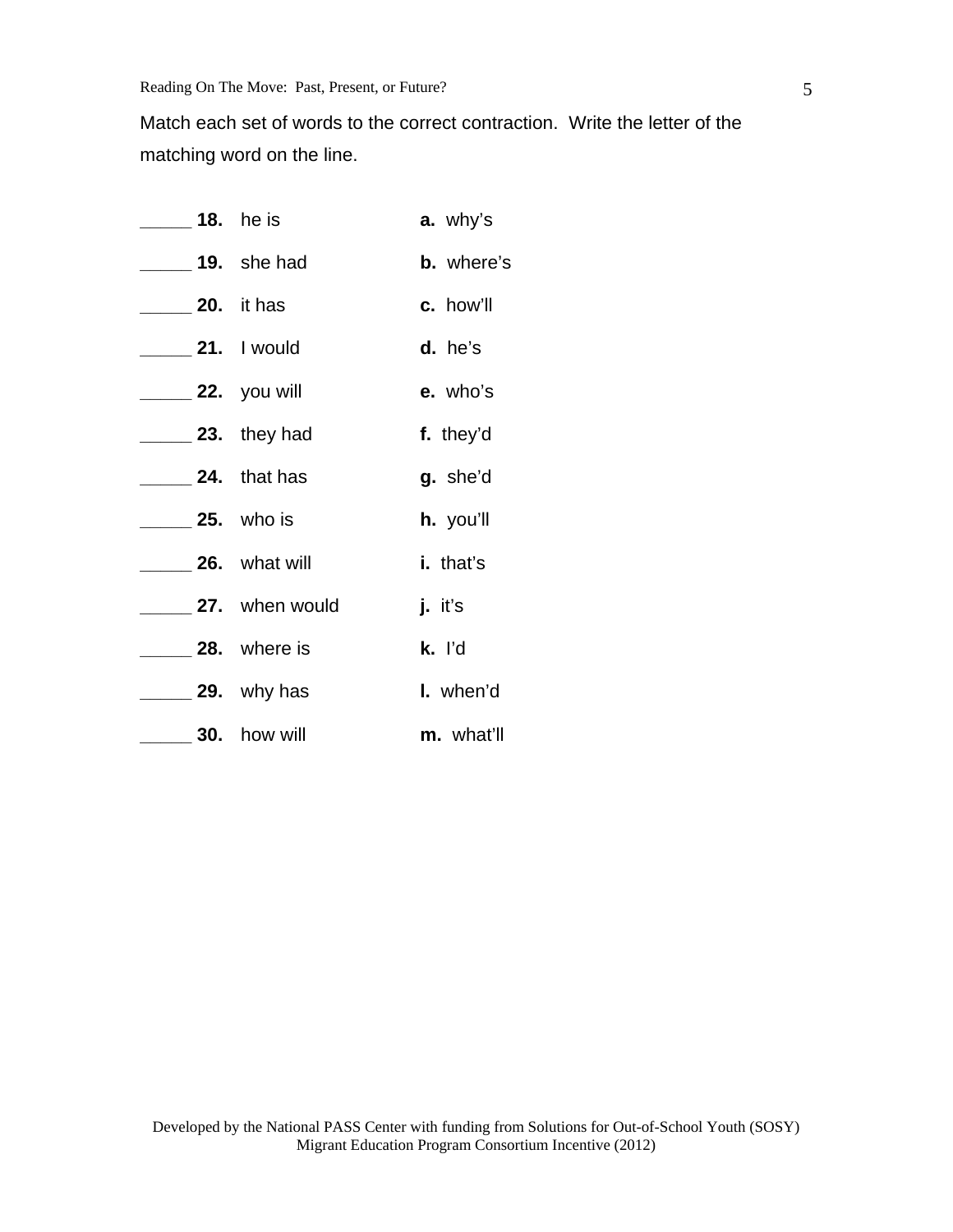Here are some negative contractions. Negative contractions are words that are put together with the word 'not.'

|        | + not      | contraction |
|--------|------------|-------------|
| are    | are not    | aren't      |
| can    | can not    | can't       |
| could  | could not  | couldn't    |
| did    | did not    | didn't      |
| does   | does not   | doesn't     |
| do     | do not     | don't       |
| had    | had not    | hadn't      |
| has    | has not    | hasn't      |
| have   | have not   | haven't     |
| might  | might not  | mightn't    |
| must   | must not   | mustn't     |
| should | should not | shouldn't   |
| was    | was not    | wasn't      |
| were   | were not   | weren't     |
| will   | will not   | won't       |
| would  | would not  | wouldn't    |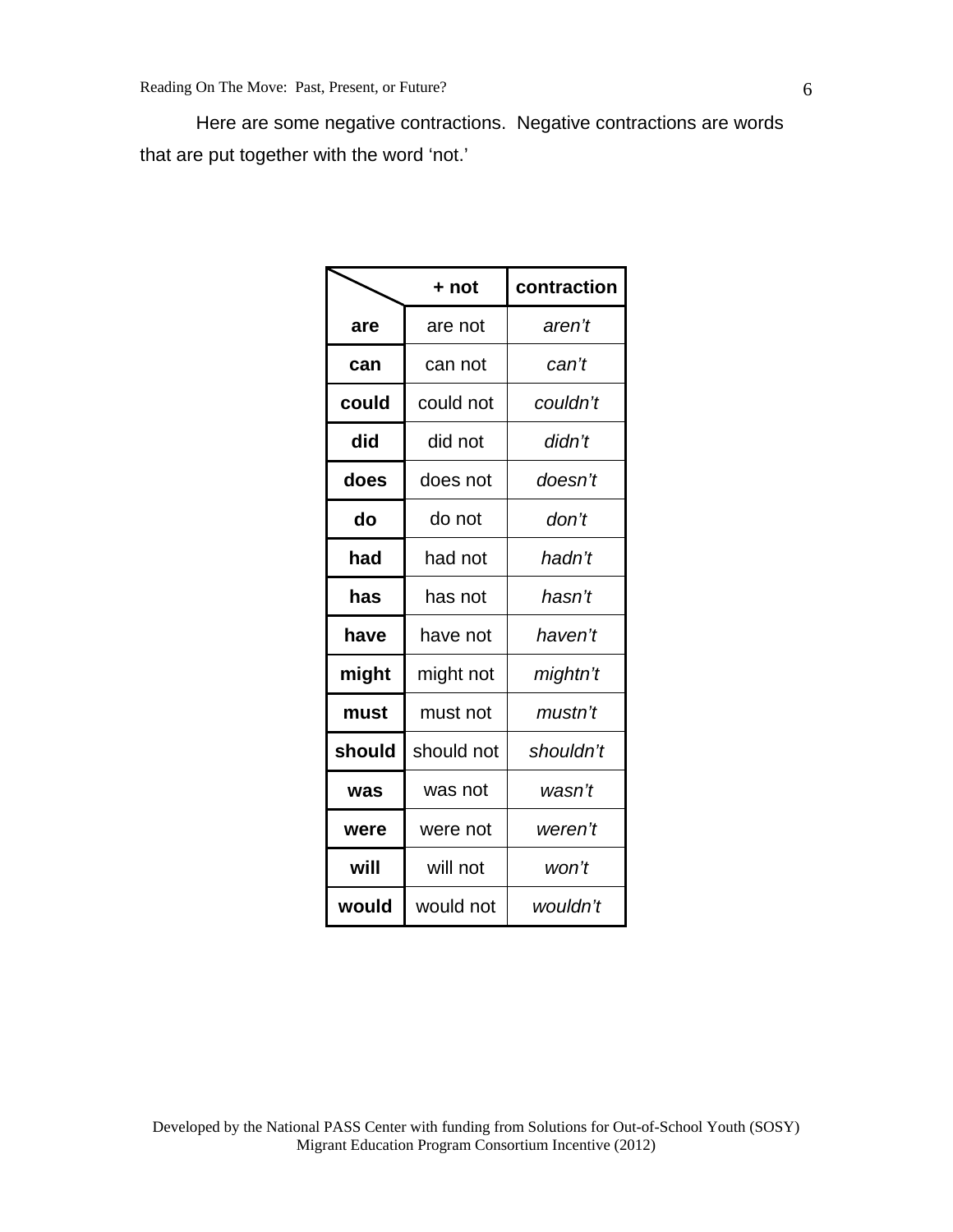Use the underlined words to form a contraction. Write the contraction on the line. The first one is done for you.

- **31.** Lam l'm and going to work today.
- **32.** Pedro is not \_\_\_\_\_\_\_\_\_\_\_ playing soccer tonight.
- **33.** We should have \_\_\_\_\_\_\_\_\_\_\_\_ packed a snack.
- **34.** He would not \_\_\_\_\_\_\_\_\_\_\_ have known the answer.
- **35.** When is \_\_\_\_\_\_\_\_\_\_\_ your flight?
- **36.** They will \_\_\_\_\_\_\_\_\_\_\_\_\_ serve chicken for dinner.
- **37.** Who would \_\_\_\_\_\_\_\_\_\_ want to drink orange juice at every meal of the day?
- **38.** When did \_\_\_\_\_\_\_\_\_\_\_\_\_\_ she start working here?
- **39.** Walter <u>does not</u> \_\_\_\_\_\_\_\_\_\_\_\_ like you using his tools.
- **40.** Why is \_\_\_\_\_\_\_\_\_\_\_ that fan on?
- **41.** I have **Example 20** had enough of your attitude.
- **42.** That is \_\_\_\_\_\_\_\_\_\_\_\_\_ my brother!
- **43.** How would \_\_\_\_\_\_\_\_\_\_\_\_\_\_\_ she raise enough money for her trip?
- **44.** Who is \_\_\_\_\_\_\_\_\_\_\_\_\_ driving that truck?
- **45.** I will not \_\_\_\_\_\_\_\_\_\_\_ be able to come to your party.